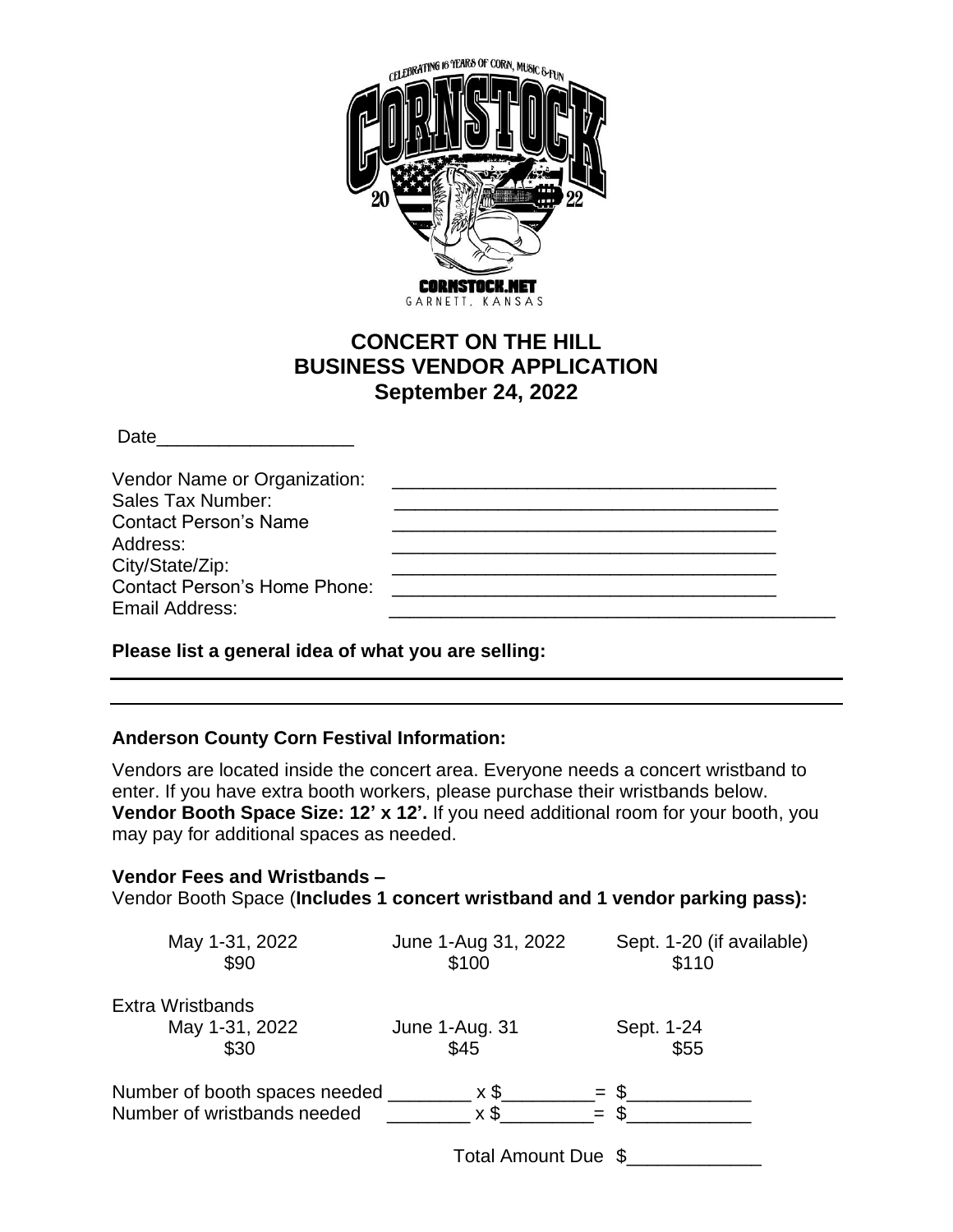**Early applications will be accepted only from Anderson County residents until May 1, 2022. After that date, all applications will be reviewed. Space is limited!!** A tent will not be provided by the Corn Festival. Please bring your own canopy and table.

**Electricity will not be available for business exhibitors.** Generators are not allowed unless you have made arrangements prior to the concert with the Cornstock Vendor Committee. Vendors may not to bring in outside food and drink. This is the rule for everyone entering our event. We always have a big variety of delicious food at our vendor booths, and we appreciate you supporting our area organizations.

## **About the Anderson County Corn Festival – Cornstock 2022 is a Music Festival:**

There are more than 4,600 people that attend Concert on the Hill. A limited number of business vendors will be allowed inside the concert area. Vendors will be able to begin setting up at 1:00 pm on the day of the event, Saturday, September 24. Please note that the gates will open to concert goers at 3:30 pm. **You will not be able to unload your equipment after 3:00, so please plan to be early. Vehicles are not allowed inside the concert gates for safety reasons.**

- Vendors ARE NOT ALLOWED TO CONSUME ALCOHOL NOR BRING FOOD **OR BEVERAGES INSIDE THE CONCERT AREA. Violators will be asked to leave without a fee refund.**
- All vendors **must provide their own insurance**. You are not insured through Anderson County Corn Festival and the festival assumes no liability.
- It is up to the vendors to provide their own tables and chairs.
- Water is not available directly at each vendor location.
- Trash receptacles will be provided at no charge to vendors for trash service.
- All vendors must clean up their area and leave it as clean as when they found it.
- You must have adult supervision if children under 18 works in your vendor booth.
- **Sales Tax: Vendors are required by Kansas law to charge and remit sales tax. Current sales tax rate is 8.5%** Please note: We can provide you with temporary festival sales tax certificate upon request. Remittance of sales tax is due to the Kansas Department of Revenue immediately following the festival. It is your responsibility to remit your sales tax to State of Kansas. **Per requirement by the Kansas Department of Revenue, by completing this application along with your signature, you are showing the following intent: "All federal, state, and local laws governing retail sales tax must be followed. I understand the rules and regulations of this festival and will comply. I realize that failure to comply may result in expulsion from this festival".**

### **Business/Craft Vendor Application Deadline is September 1, 2022.**

The Anderson County Corn Festival Committee reserves the right to assign space in accordance with other exhibitors/vendors and products currently booked. Approximately September 10 you will receive a map and information to determine location of your booth. Late applications will not be listed in advertising, nor receive maps and information by mail. **If you have questions, please contact Jodie (913)731-2137.**